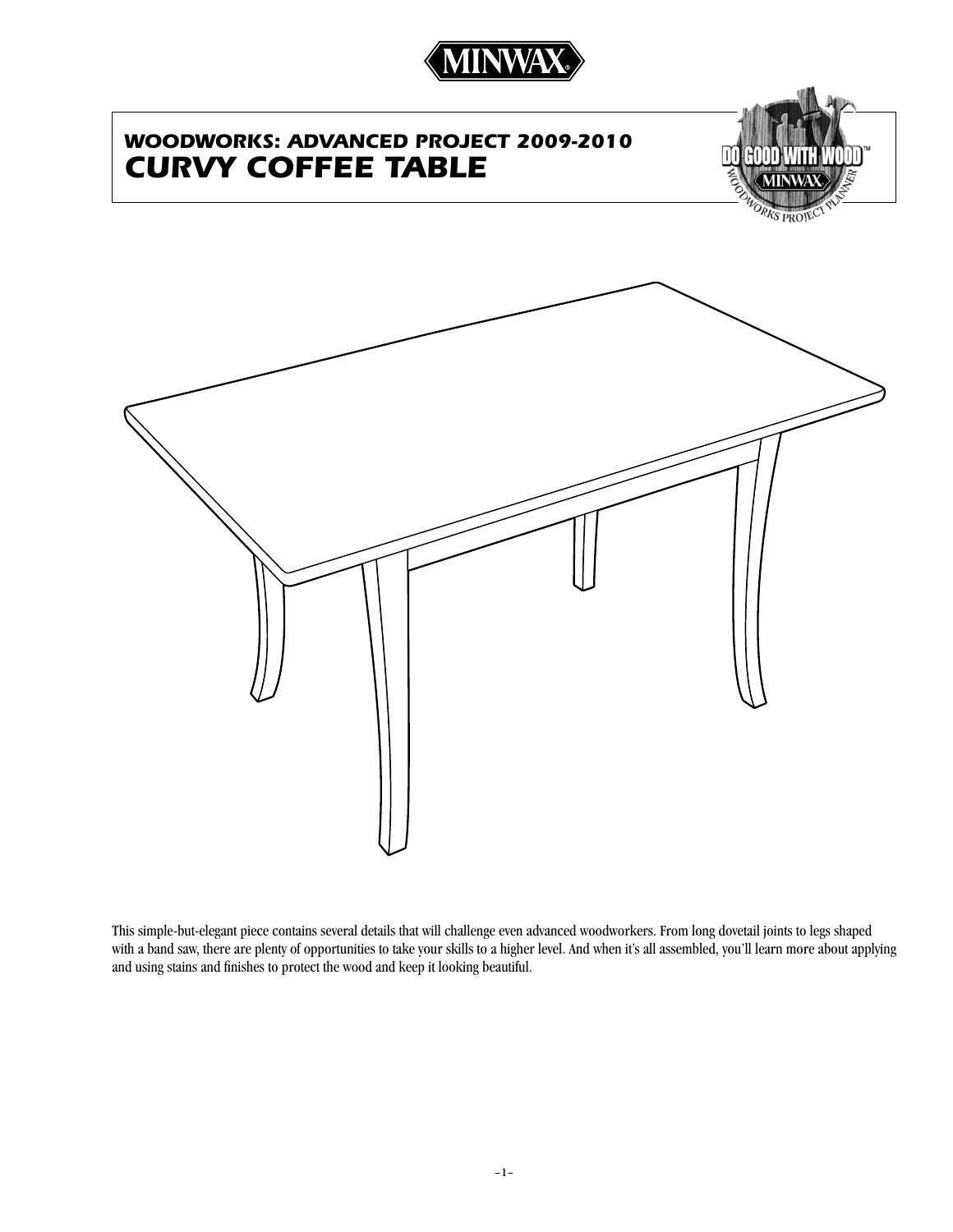## *tools required*

## **Hand Tools**

- File
- Spokeshave
- Scraper-shave
- Smoothing plane
- Phillips-head screwdriver
- Block plane
- Bar clamps
- Chisel

## **Power Tools**

- Table saw and dado head
- Band saw
- Mortiser
- Router table (for sliding dovetail)
- Jig saw
- Jointer
- Planer
- Drill
- Random-orbit sander

### **Miscellaneous**

- Pencil
- Tape measure
- Safety glasses
- Carpenter's glue
- 120-, 150- and 220-grit sandpaper
- Clean, lint-free cloths
- Respirator
- Gloves for finishing
- Mineral spirits (for oil-based stains and finishes)
- Water-filled metal container with tight-fitting lid (for oil-based stains and finishes)
- Minwax® Wood Finish™ Stain Brush or other good quality, natural-bristle brush (for oil-based stains and finishes)
- Minwax® Polycrylic® Brush or other good quality, synthetic-bristle brush (for water-based stains and finishes)

## *WOOD FINISHING PRODUCTS*

## **Recommended Finish**

- Prep: Minwax® Water-Based Pre-Stain Wood Conditioner
- Stain: Legs & Top: Minwax® Water-Based Wood Stain Onyx Side rails: Minwax® Water-Based Wood Stain Spice
- Finish: Minwax® Polycrylic® Protective Finish (Gloss)

## *SHOPPING LIST*

### **Wood Recommendation:** Red Oak

| Part | Name                            | Otv. | Th. $x \mathbf{W} x L$   |
|------|---------------------------------|------|--------------------------|
| A    | Top                             | 2    | $1-1/2$ " x 5-1/2" x 36" |
| B    | Leg                             |      | $2"$ x 7-1/2" x 24"      |
| C, D | Rails                           |      | $3/4$ " x 5-1/2" x 24"   |
| E    | Cleats                          |      | $1-1/2$ " x 4" x 18"     |
| F.H  | Holddowns & scrap corner blocks |      |                          |

G Keys Scrap dark wood, such as walnut or ebony

## *cutting list*

| Overall dimensions: $18-1/2$ "H x $32$ "W x $18-3/4$ "D |              |      |                                          |                    |  |
|---------------------------------------------------------|--------------|------|------------------------------------------|--------------------|--|
| Part                                                    | <b>Name</b>  | Qty. | Th. x W x L<br><b>Notes</b>              |                    |  |
| A                                                       | Top          | 1    | $1/2$ " x $18-3/4$ " x $32$ "            |                    |  |
| B                                                       | Leg          | 4    | $1-5/8$ " x $1-5/8$ " x $18$ "           |                    |  |
| C                                                       | Long rail    | 2    | 5/8" x 2-1/4" x 22-3/4"                  | (A)                |  |
| D                                                       | Short rail   | 2    | 5/8" x 2-1/4" x 14-3/4"                  | (A)                |  |
| E                                                       | Cleat        | 2    | $1 - 1/4$ " x $1 - 3/4$ " x $14 - 7/8$ " | (B)                |  |
| F                                                       | Holddown     | 4    | $1/4$ " x 1-1/4" x 7-3/4"                |                    |  |
| G                                                       | Key          | 4    | $1/4$ " x $5/8$ " x $1-3/16$ "           | $\left( 0 \right)$ |  |
| H                                                       | Corner block | 8    | 7/8" x 7/8" x 2"                         |                    |  |

Notes: (A) Length includes tenons, which are 7/8" long.

(B) Make one or two extra pieces to test router setup.

(C) Cut from 12"-long blank.

#### **Alternate Finish**

- Prep: Minwax® Pre-Stain Wood Conditioner
- Stain: Minwax® Wood Finish™ English Chestnut
- Finish: Minwax® Fast-Drying Polyurethane (Semi-Gloss)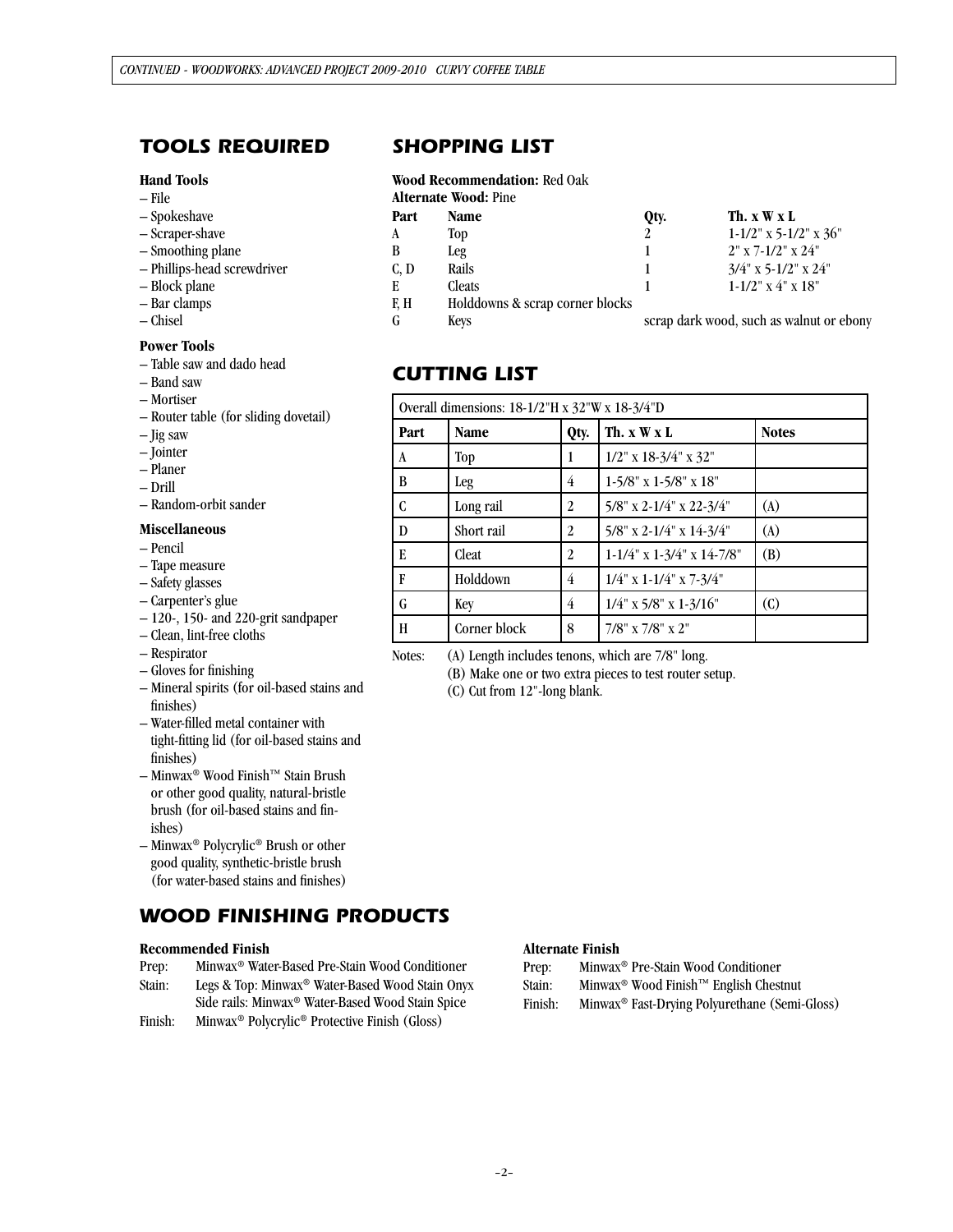## *Before you begin*

Good craftsmanship begins and ends with good work habits, so make the following steps part of your routine workshop practice. If you have any doubts or questions about how to proceed with a project, always discuss them with your shop instructor.

- Carefully and fully review plans and instructions before putting a tool to the project lumber.
- Work sensibly and safely. Wear safety goggles when doing work that creates flying chips and sawdust; wear the appropriate respirator whenever making sawdust or working with thinners or other solvents.
- At the end of every work session, clean up your shop area and put away all portable tools.

## *CUTTING AND ASSEMBLY PROCEDURE*

## **Make the Top**

**1.** Start by making the top (A, see Fig. 1). Use a band saw to resaw the 1-1/2" stock into four boards of roughly equal thickness, then joint and plane them to 1/2" thick. True the edges on the jointer and then glue and clamp the four pieces together. After the glue dries, sand the top flat and cut it to the exact size.

**2.** Rout two dovetailed grooves across the bottom of the top (see Fig. 2). First, install a 1/2" dovetail bit and a 1/2"-dia. template guide in your router. To guide the router, build a jig composed of two 1/2"-thick by 3"-wide plywood strips that are about 28" long (the rails) and two strips of the same material that are about 7" long (the end pieces). Assemble the jig by screwing the end pieces to the underside of the ends of the rails, using two 5/8"-thick spacers to fix a consistent gap between the rails. The router-bit and template-guide setup will make a groove that's exactly the same width as this gap. Draw cut lines along the underside of the top corresponding to the locations of the two dovetail grooves. To get the router depth just right, clamp the jig over a piece of scrap and make test cuts. When the depth is set, clamp the top to the work surface to ensure that it's flat. Then clamp the jig exactly over the cut lines and proceed with the routing.

*Woodworker's Tip: Another way to secure the jig to the work piece is to use double-sided tape. After drawing the cut lines, fasten strips of the tape to the top, keeping them outside the lines. Expose the other sticky side, then carefully position the jig over the cut lines and press it onto the tape.*

## **Dovetailed Cleats**

**3.** Make cleats (E) from a stiff hardwood that resists splitting. Maple is ideal. Make one or two extra pieces to test your router-table settings.

**4.** Shape the cleats; dovetailed key on the router table (see Figs. 3 & 4). Set the height of the router bit so that the key is a paper-thickness shallower than the grooves in the tabletop. (You don't want the cleat to drag against the bottom of these grooves when you insert it.) Adjust the router table's fence until the cleat fits right. Remove the cleats from the tabletop.

**5.** Finish the top by shaping a shallow curve on the long sides of the tabletop (see Fig. 5). Bend a 3'-long stick to form the curve. Cut the curve using a jig saw or band saw. Round over the top and bottom edges of the top using a router. Use a smaller roundover bit on the top's upper edge (see Fig. 2). Use a file to soften the top's four corners.

## **Shape the Legs**

**6.** Make a pattern for the legs (D) from 1/4"-thick wood. Mill the leg blanks and trace around the pattern on two adjoining sides (see Fig. 6).

**7.** Mill mortises before band sawing the legs. Begin by routing grooves for the tenon's haunch (see Fig.7). Deepen the mortises with a mortising machine.

**8.** Cut the legs on the band saw. Saw one side first, then turn the leg 90º. Lay the pattern on the leg and mark the portion of the curve that was removed by sawing. Saw the other side.

**9.** Hold the leg between dogs on a workbench in order to smooth the band sawn surfaces. Begin by planing 4" to 6" of the upper end of each leg's outer face. File or cut a 1/8"-wide chamfer all around the leg's foot as you work on each face.

**10.** Smooth the lower half of the leg's outside face using a spokeshave. You won't be able to get down into the lowest section of the curve, however. Use a scraper-shave to smooth this area, or a file or some coarse sandpaper wrapped around a convex block.

**11.** Smooth the legs' inside faces. Mark the point where the curve starts. Begin forming the convex surface below this point with a smoothing plane. Don't plane the upper part of the leg, where the mortise is. That section must remain flat and square to make a tight joint with the rail. Use a spokeshave on the leg's lower section.

**12.** Round over the legs' outside corners using a router (see Fig. 7).

### **Make the Rails**

**13.** Mill the rails (C and D) as square stock. You'll taper their front edges later on. Cut the rails' tenons using the table saw and a dado set. Hold the rails against a sub-fence attached to a miter gauge. Clamp a stop block to the miter gauge to set the tenon's length. Note that the tenons are offset, relative to the rail's thickness (see Fig. 8). Raise the dado set to cut all the tenons' outside faces first, then lower the blade to cut the inside faces.

**14.** Cut haunches on the tenons with a band saw using a fence and miter gauge. Use the same method to rip the lower half of the tenon. Crosscut this piece with the band saw, too, but cut 1/32" away from the tenon's shoulder. Use a chisel to pare the shoulder.

**15.** Taper the outside faces of all four rails (see Fig. 8). Assemble two legs and a rail without glue. Plane the rail more or less flush with the legs.

**16.** Round over the lower edge of all the rails (see Fig. 8).

**17.** Rout slots for the tabletop holddowns (F) inside the long rails using a plunge router and a fence (see Fig. 1).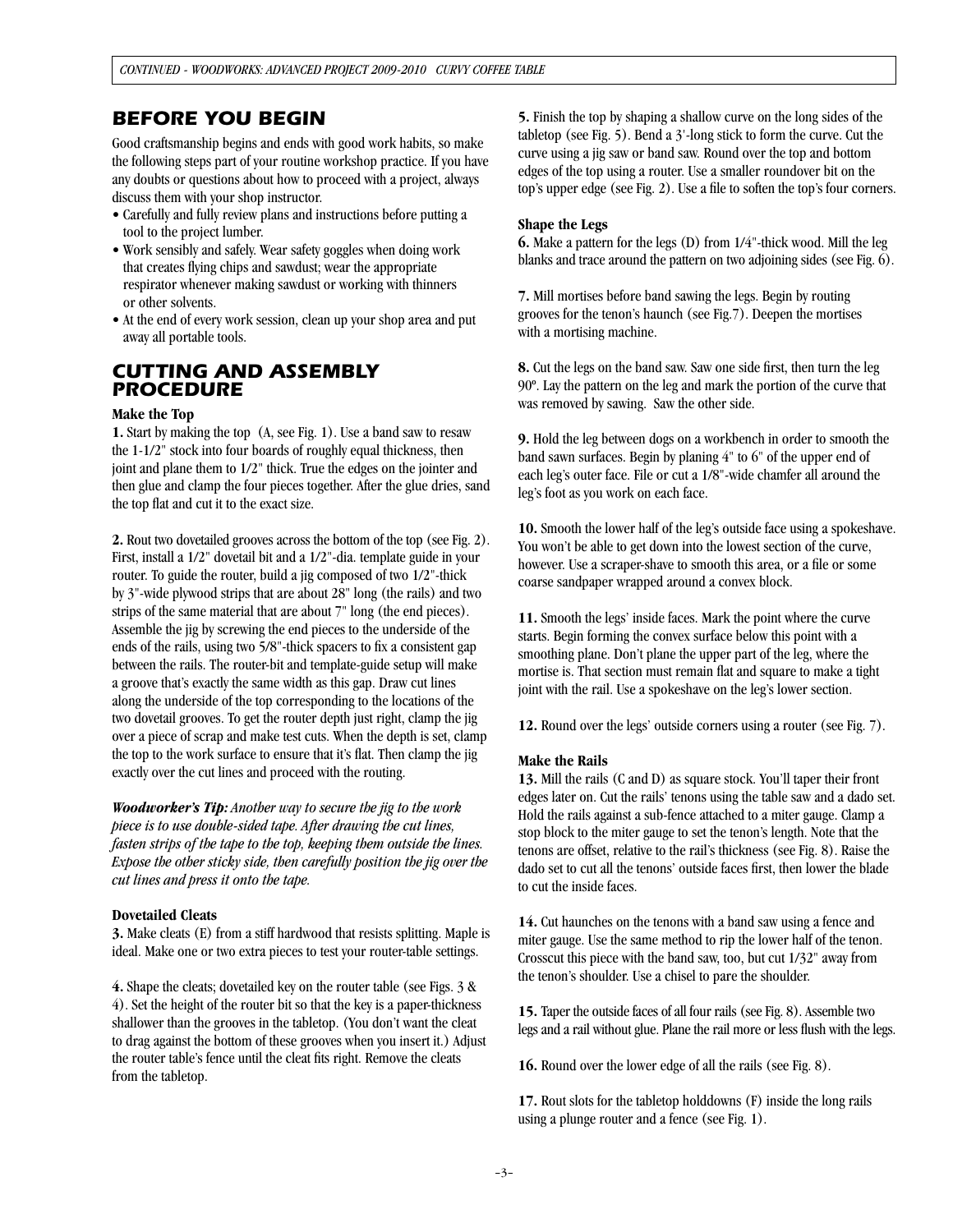#### **Assemble the Table**

**18.** Glue the short rails to the legs. Lay the assembly on your bench and scrape and sand the rails until they're flush with the legs. Glue the rest of the table together and scrape and sand the long rails flush.

**19.** Make corner blocks (H) and glue them into each corner of the base. There's no need for clamps; just apply a thin film of glue to each block and rub it up and down in position until it sticks.

**20.** Fasten the top to the base. Make holddowns (F) and drill and countersink screw holes in them. Turn the top upside down and slide in the cleats. Place the base on the top and fasten the holddowns to the cleats.

**21.** Make keys (G) to fit the grooves. Use the same router table setup you used to make the cleats. Glue the keys in the grooves. The front edge of each key should be even with the table's edge. There should be a 1/8" gap between the key and the rail so the top can contract in a dry season.

**22.** Disassemble the table to do the staining and finishing, then reassemble it.

## *STAINING AND FINISHING*

*Woodworker's Tip: Though you may be tempted to cut short your sanding, preparation and application time, don't do it. These tasks are very important steps in obtaining a high-quality finish. Remember, it is the finish, just as much as the fit and smoothness of the parts that will have great bearing on how people judge your craftsmanship. To ensure an excellent result, follow the steps listed in this section and also the instructions the finish manufacturer puts on its products.*

#### **FINISHING TIPS**

- Test the stains and finishes you are planning to use on scraps of wood. On the back of the scrap, mark the stain/finish combination and the type of wood. Allow all samples to dry thoroughly before making your final finish selection. Save your samples for quick reference on future projects.
- All stains and finishes must be allowed to dry thoroughly between coats. Remember that drying times can vary due to humidity and other climatic conditions.
- If you have some leftover stain or finish, wipe the can rim so that stain or finish in the rim won't dry out and prevent the lid from forming a tight seal.
- Brushes used for oil-based finishes must be cleaned with mineral spirits.

**23.** Finish-sand all surfaces starting with 120-grit sandpaper and finishing with 220-grit paper. Dust off the piece and wipe it carefully with a clean, lint-free cloth lightly dampened with mineral spirits.

## **Recommended Finish**

**24.** Before applying Minwax® Water-Based Wood Stain to a hardwood or softwood, apply Minwax® Pre-Stain Water-Based Wood Conditioner following the directions on the can. Applying the conditioner will help to ensure even absorption of stain and prevent blotchiness that can occur with some woods. After 1 to 5 minutes, wipe off all excess

conditioner using a clean, soft cloth. Wait 15 to 30 minutes, then use 220-grit or finer sandpaper to sand off any "whiskers" raised by the conditioner. Proceed to the staining within 2 hours.

**25.** Apply the Minwax® Water-Based Wood Stain you've chosen to the wood using either a nylon/polyester brush or a cloth. Allow stain to penetrate no longer than 3 minutes. While stain is still wet, wipe off all excess with a clean cloth that's been lightly dampened with stain. Allow the piece to dry for 2 hours before applying a second coat, if desired. Let the piece dry overnight before applying the protective clear finish.

*Woodworker's Tip: Minwax® Water-Based Wood Stain is available in 6 wood-tones, a White Wash Pickling Stain, 60 custom-mixed colors, and 8 bold Accents™ colors. This means that you are not limited to just traditional wood colors (pine, oak, walnut, etc.). Instead, you can pick and apply a color to complement the décor of the room in which the coffee table will be placed. For this reason, make sure you look over all of the Minwax® color charts or go to minwax.com before making your final selection.*

**26.** After allowing the piece to dry overnight, apply Minwax® Polycrylic® Protective Finish following the directions on the can. Stir the can contents thoroughly before starting and periodically repeat the stirring during your work session.

**27.** Working a small area at a time to maintain a wet edge, apply the first coat. Work quickly and make the final strokes in each newly finished section using with-the-grain brushstrokes.

**28.** Allow the finish to dry a minimum of 2 hours. Then sand lightly with 220-grit or finer sandpaper wrapped around a soft backup block. Thoroughly dust off and wipe all surfaces with a cloth lightly dampened with water.

**29.** Repeat steps **26** and **27** to apply the second and final coat.

### **Alternate Finish**

30. Before applying Minwax<sup>®</sup> Wood Finish<sup>™</sup> apply Minwax<sup>®</sup> Pre-Stain Wood Conditioner following the directions on the can.

**31.** Apply the Minwax<sup>®</sup> Wood Finish™ you've chosen using a naturalbristle brush and a clean, lint-free cloth following the directions on the can. The brush will help you get the stain into the inside corners. Allow the Wood Finish™ to set for about 5 to 15 minutes, then wipe off any excess. To achieve a deeper color, you may apply a second coat after 4–6 hours, repeating the application directions for the first coat. Allow the stain to dry for 24 hours before applying the protective clear finish.

*Woodworker's Tip: When wiping off stain, make certain that your last wipe with the cloth goes with the grain of the wood. This way, any stain you might miss during wipe-off will be visually minimized by the wood grain.*

#### **Applying Fast-Drying Polyurethane**

**32.** Apply Minwax® Fast-Drying Polyurethane following the directions on the can. Use a good quality, natural-bristle brush. Allow the first coat to dry overnight.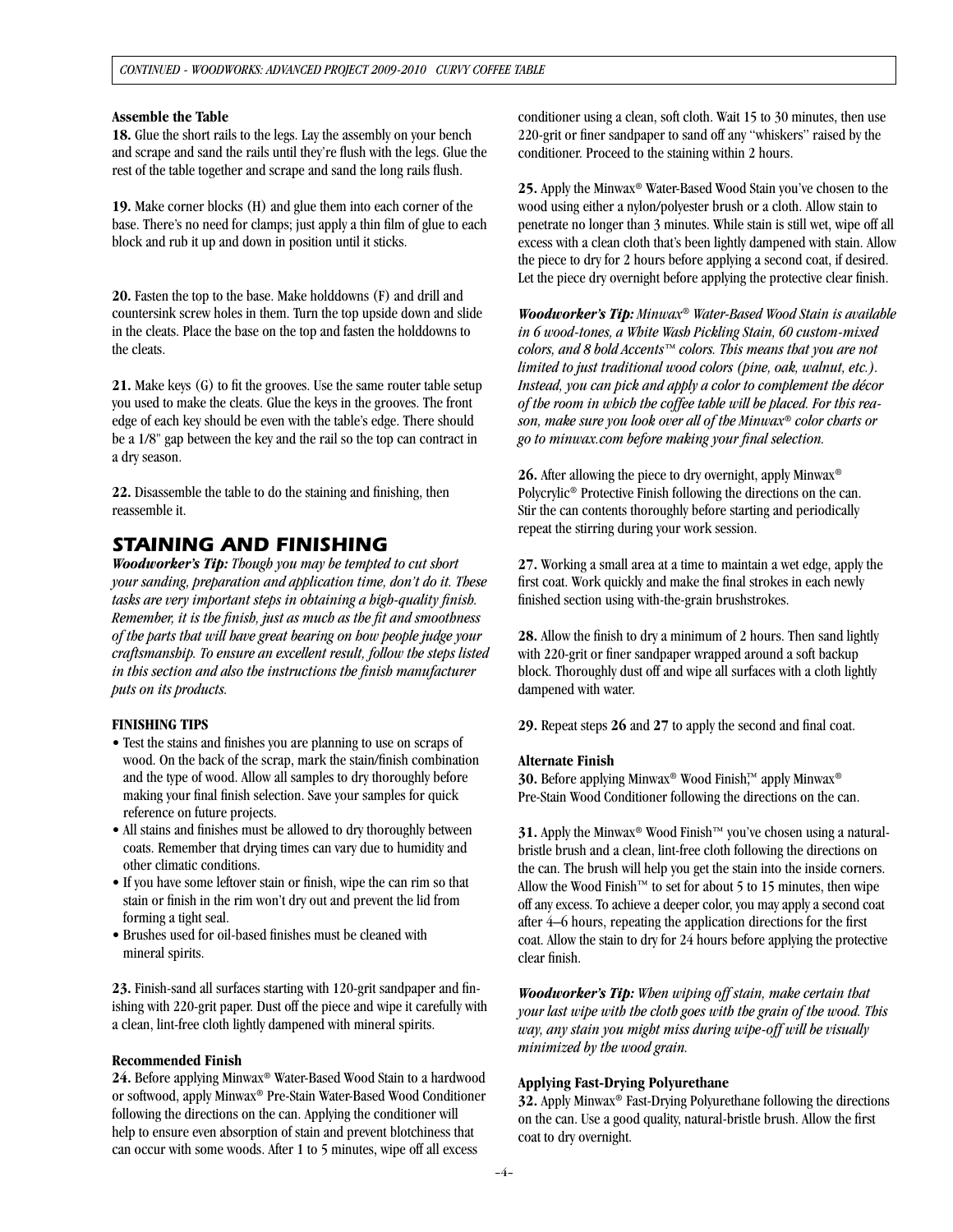**33.** The next day, sand all surfaces lightly with 220-grit or finer sandpaper using with-the-grain strokes. Dust off and wipe all surfaces with a cloth lightly dampened with mineral spirits. Apply a second coat of polyurethane and set the piece aside to cure overnight.

**34.** The following day, sand all surfaces lightly with 220-grit sandpaper. Dust off and wipe the piece with a cloth lightly dampened with mineral spirits and apply the third and final coat of polyurethane.

## **PRODUCT SAFETY**

For your safety and the safety of those you work with, always read the safety warnings, which manufacturers print on their labels, and follow them to the letter. Typical safety advice and instructions will contain information such as the following:

**WARNING!** Removal of old paint by sanding, scraping or other means may generate dust or fumes that contain lead. Exposure to lead dust or fumes may cause brain damage or other adverse health effects, especially in children or pregnant women. Controlling exposure to lead or other hazardous substances requires the use of proper protective equipment, such as properly fitted respirator (NIOSH approved) and proper containment and cleanup. For more information, call the National Lead Information Center at 1-800-424-LEAD (in U.S.) or contact your local health authority.

## **When using oil-based wood finishing products: CAUTIONS: CONTAINS ALIPHATIC HYDROCARBONS.**

**Contents are COMBUSTIBLE.** Keep away from heat and open flame. **VAPOR HARMFUL.** Use Only With Adequate Ventilation. To avoid overexposure, open windows and doors or use other means to ensure fresh air entry during application and drying. If you experience eye watering, headaches, or dizziness, increase fresh air, or wear respiratory protection (NIOSH approved), or leave the area. Avoid contact with eyes and skin. Wash hands after using. Keep container closed when not in use. Do not transfer contents to other containers for storage.

**FIRST AID:** In case of eye contact, flush thoroughly with large amounts of water for 15 minutes and get medical attention. For skin contact, wash thoroughly with soap and water. In case of respiratory difficulty, provide fresh air and call physician. If swallowed, call Poison Control Center, hospital emergency room, or physician immediately.

**NOTICE:** Reports have associated repeated and prolonged occupational exposure to solvents with permanent brain and nervous system damage. Intentional misuse by deliberately concentrating and inhaling contents may be harmful or fatal.

**WARNING:** This product contains a chemical known to the State of California to cause cancer and birth defects or other reproductive harm. **DO NOT TAKE INTERNALLY. KEEP OUT OF REACH OF CHILDREN.**

## **When using water-based wood finishing products:**

**CAUTIONS:** Use Only With Adequate Ventilation. To avoid overexposure, open windows and doors or use other means to ensure fresh air entry during application and drying. If you experience eye watering, headaches, or dizziness, increase fresh air, or wear respiratory protection (NIOSH approved), or leave the area. Avoid contact with eyes and skin. Wash hands after using. Keep container closed when not in use. Do not transfer contents to other containers for storage.

**FIRST AID:** In case of eye contact, flush thoroughly with large amounts of water. Get medical attention if irritation persists. If swallowed, get medical attention immediately.

**WARNING:** Contains Alkyl propanols, ethylene glycol, n-methyl pyrrolidone. **VAPOR HARMFUL.** Use only with adequate ventilation. To avoid overexposure, open windows and doors or use other means to ensure fresh air entry during application and drying. If you experience eye watering, headaches, or dizziness, increase fresh air, or wear respiratory protection (NIOSH approved), or leave the area. Avoid contact with eyes and skin. Wash hands after using. Keep container closed when not in use. Do not transfer contents to other containers for storage.

## **DO NOT TAKE INTERNALLY.**

**FIRST AID:** In case of eye contact, flush thoroughly with large amounts of water for 15 minutes and get medical attention. For skin contact, wash thoroughly with soap and water. In case of respiratory difficulty, provide fresh air and call physician. If swallowed, call Poison Control Center, hospital emergency room, or physician immediately.

### **DELAYED EFFECTS FROM LONG-TERM OVEREXPOSURE.**

Contains solvents which can cause permanent brain and nervous system damage. Intentional misuse by deliberately concentrating and inhaling contents may be harmful or fatal.

**WARNING:** This product contains a chemical known to the State of California to cause cancer and birth defects or other reproductive harm. **KEEP OUT OF REACH OF CHILDREN.**

## **SAFE DISPOSAL OF RAGS AND WASTE.**

**DANGER:** Rags, steel wool, other waste soaked with this product, and sanding residue may spontaneously catch fire if improperly discarded. Immediately place rags, steel wool, other waste soaked with this product, and sanding residue in a sealed, water-filled metal container. Dispose of in accordance with local fire regulations.

This project originally appeared in *American Woodworker*  magazine, #131, October 2007, page 52.

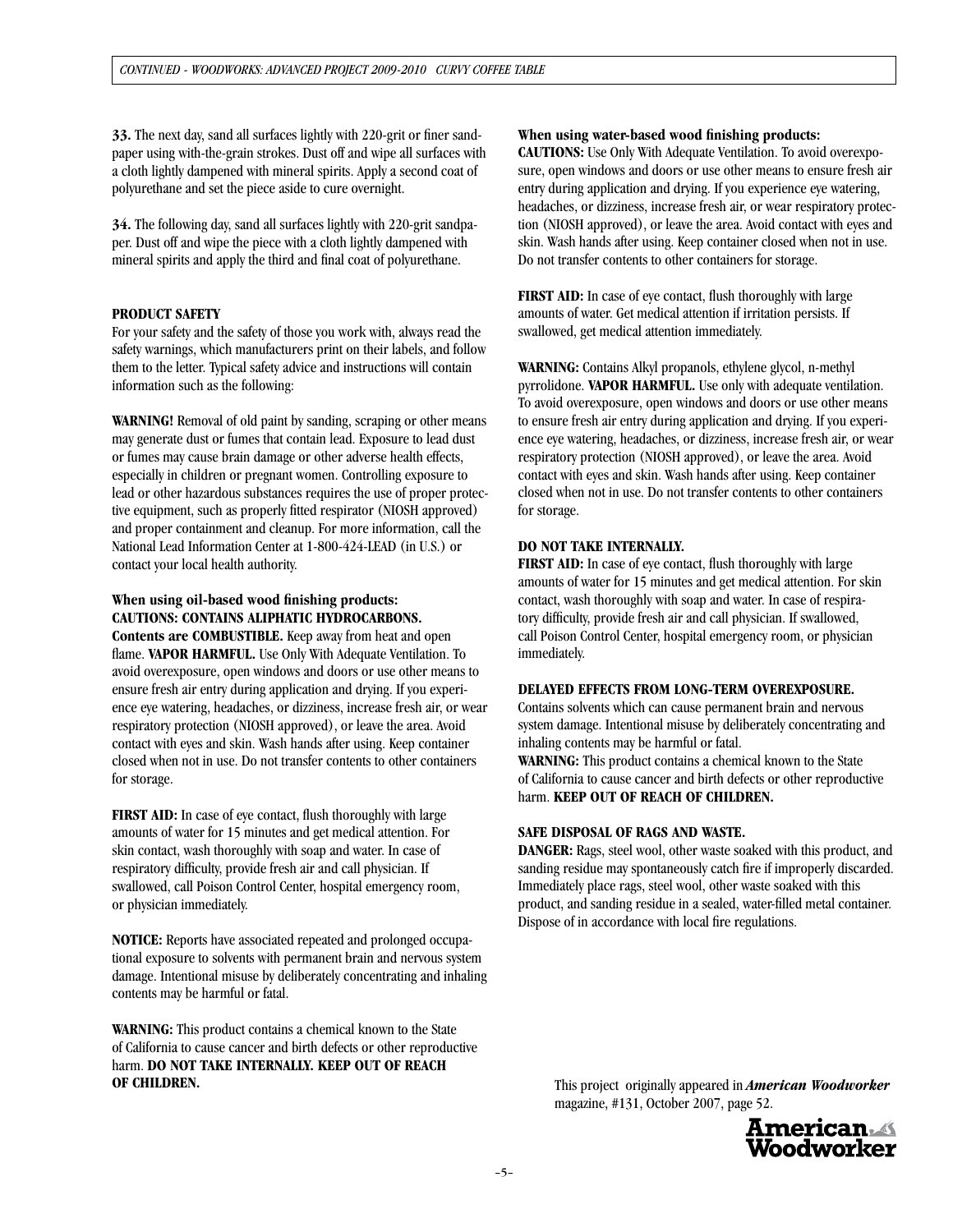## *CONTINUED - WOODWORKS: Advanced project 2009-2010 Curvy Coffee Table*

# *FIG 1.*

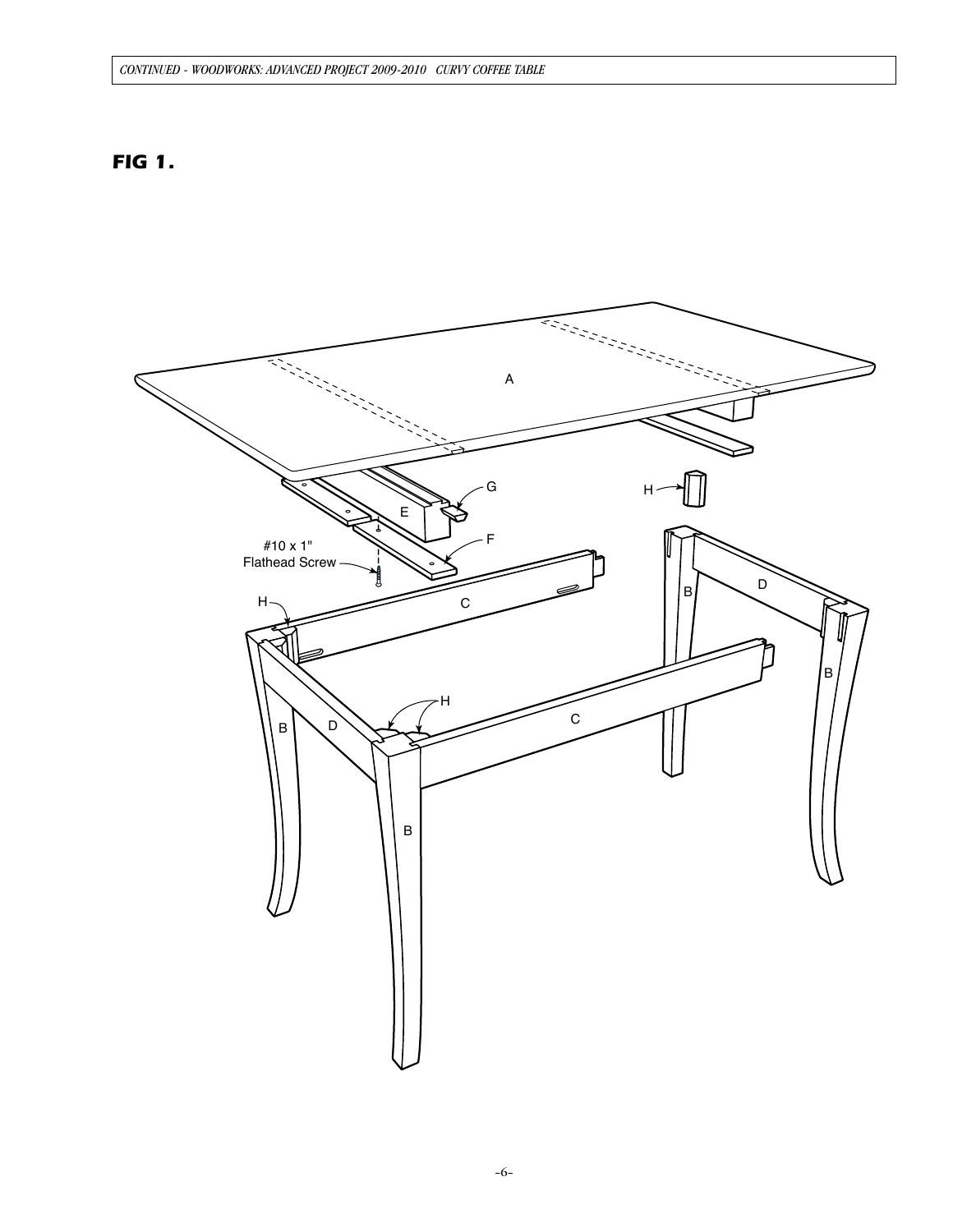# *FIG 2.*



## *FIG 4.*





# *FIG 5.*



# *FIG 6.*



*FIG 3.*